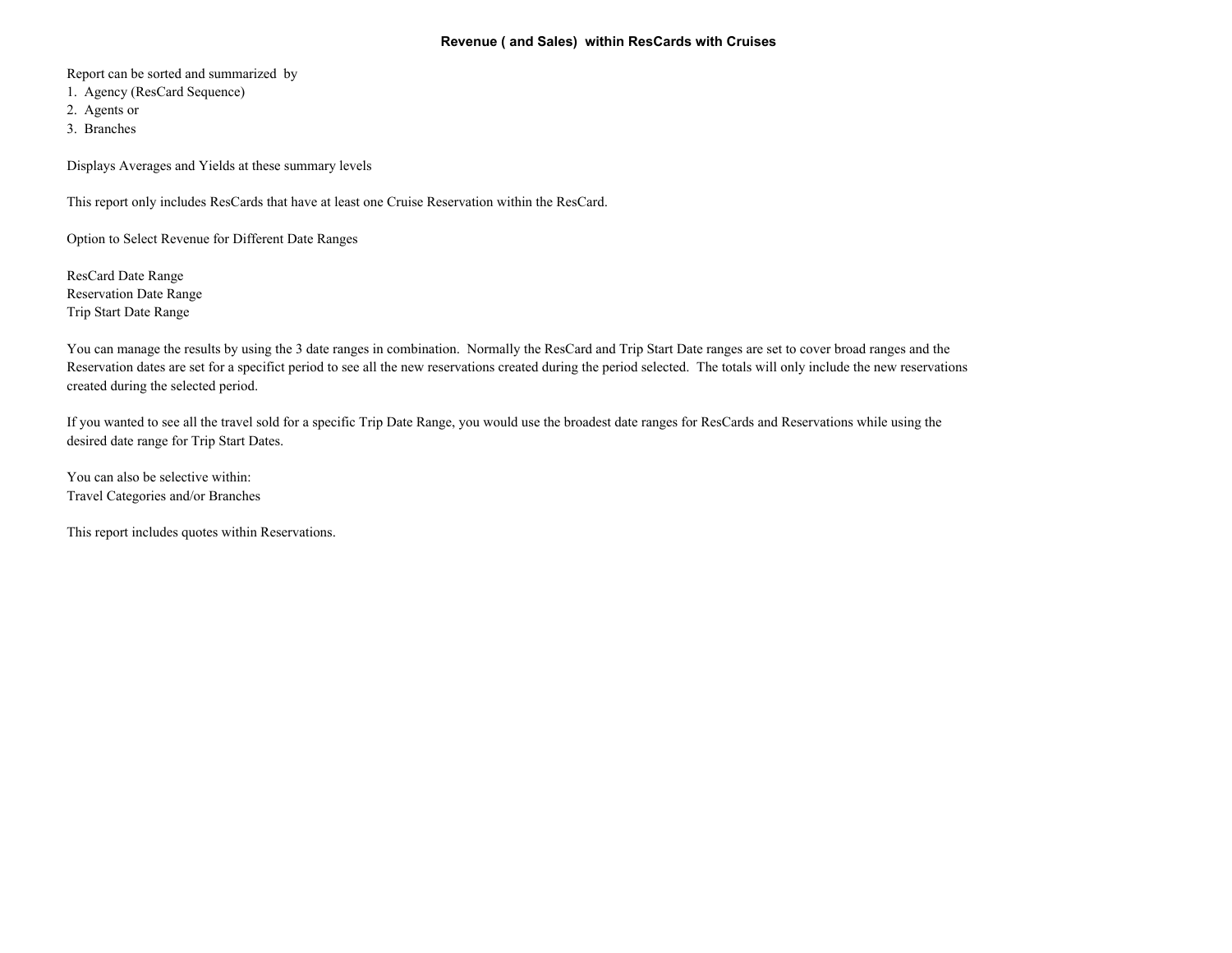## **Revenue ( and Sales) within ResCards with Cruises**

## For All Branches

| <b>Client Name</b> Rescard Line               |                                | <b>Create</b>                             | <b>Start</b> | End Nmbr                                    |                  | Sales Amt                                     | Commission        | Disc/Markup              | <b>Total Rev</b>                         | Destination |            |                      |                                              |  |
|-----------------------------------------------|--------------------------------|-------------------------------------------|--------------|---------------------------------------------|------------------|-----------------------------------------------|-------------------|--------------------------|------------------------------------------|-------------|------------|----------------------|----------------------------------------------|--|
| Reserved                                      | Vendor Name                    | <b>Reservation Line</b>                   |              |                                             | Pax              | Sales Amt                                     | Commission        | Disc/MarkUp              | <b>Total Rev</b>                         | Yield       |            | Dom/Int'l (Air Only) |                                              |  |
|                                               | <b>Branch Name</b>             |                                           |              | <b>Agent or Branch Total Line</b>           |                  | <b>Sales Amt</b>                              | <b>Commission</b> | Disc/Markup              | <b>Total Rev</b>                         | Yield       | % of Total | <b>RsCrds</b>        | <b>Rsrvtn</b>                                |  |
| <b>Agent or Branch</b><br><b>Summary Data</b> |                                | Average<br><b>ResCard</b><br><b>Sales</b> |              | Average<br><b>ResCard</b><br><b>Revenue</b> |                  | Average<br><b>Reservation</b><br><b>Sales</b> |                   |                          | Average<br><b>Reservation</b><br>Revenue |             |            |                      | Average<br><b>Reservation</b><br>Per ResCard |  |
|                                               | <b>Travel With The Stars</b>   |                                           |              |                                             |                  |                                               |                   |                          |                                          |             |            |                      |                                              |  |
| Gilmore/William                               |                                | 4/27/15                                   | 5/16/15      | 5/24/15                                     | 760              | 9,815.00                                      | 865.00            |                          | 865.00                                   | 8.81%       |            | Caribbean - Western  |                                              |  |
| 4/27/15                                       | <b>Holland America Line</b>    |                                           |              | Cruise                                      | $\overline{2}$   | 9,350.00                                      | 850.00            | $\overline{\phantom{a}}$ | 850.00                                   | 9.09%       |            |                      |                                              |  |
| 4/28/15                                       | Sheraton Ft Lauderdale Airport |                                           | Hotel        |                                             | $\boldsymbol{2}$ | 165.00                                        | 15.00             | $\overline{\phantom{a}}$ | 15.00                                    | 9.09%       |            |                      |                                              |  |
| 4/28/15                                       | Alaska Airlines                |                                           | Air          |                                             | $\overline{2}$   | 300.00                                        | .00               |                          | .00                                      | 0.00%       | D          |                      |                                              |  |
| Johnson/Judy                                  |                                | 5/6/15                                    | 8/13/15      | 8/20/15                                     | 766              | 2,451.80                                      | 235.20            | $\overline{a}$           | 235.20                                   | 9.59%       |            | Caribbean - Western  |                                              |  |
| 5/6/15                                        | <b>Carnival Cruise Lines</b>   |                                           |              | Cruise                                      | $\overline{2}$   | 1,097.80                                      | 99.80             |                          | 99.80                                    | 9.09%       |            |                      |                                              |  |
| 5/6/15                                        | ShoreTrips                     |                                           | Tour         |                                             | $\boldsymbol{2}$ | 160.00                                        | 16.00             | $\overline{\phantom{a}}$ | 16.00                                    | 10.00%      |            |                      |                                              |  |
| 5/6/15                                        | ShoreTrips                     |                                           | Tour         |                                             | $\boldsymbol{2}$ | 278.00                                        | 27.80             | $\overline{\phantom{a}}$ | 27.80                                    | 10.00%      |            |                      |                                              |  |
| 5/6/15                                        | ShoreTrips                     |                                           | Tour         |                                             | $\overline{2}$   | 916.00                                        | 91.60             | $\blacksquare$           | 91.60                                    | 10.00%      |            |                      |                                              |  |
| Dechter/Brad                                  |                                | 5/18/15                                   | 10/1/15      | 10/11/15                                    | 771              | 6,064.00                                      | 758.70            | $\overline{a}$           | 758.70                                   | 12.51%      |            |                      |                                              |  |
| 5/18/15                                       | <b>Princess Cruises</b>        |                                           |              | Cruise                                      | $\overline{2}$   | 6,064.00                                      | 758.70            | $\overline{a}$           | 758.70                                   | 12.51%      |            |                      |                                              |  |
| Jonker/Kenneth                                |                                | 7/5/15                                    | 9/26/15      | 10/6/15                                     | 775              | 23,493.12                                     | 281.22            | $\overline{a}$           | 281.22                                   | 1.20%       | France     |                      |                                              |  |
| 6/1/15                                        | Uniworld                       |                                           |              | Cruise                                      | $\overline{2}$   | 23,493.12                                     | 281.22            |                          | 281.22                                   | 1.20%       |            |                      |                                              |  |
| Bloem/Tami                                    |                                | 7/7/15                                    | 9/26/15      | 10/6/15                                     | 776              | 11,130.90                                     | 1,224.21          | $\overline{\phantom{a}}$ | 1,224.21                                 | 11.00%      | France     |                      |                                              |  |
| 6/1/15                                        | Uniworld                       |                                           |              | Cruise                                      | $\overline{c}$   | 11,130.90                                     | 1,224.21          |                          | 1,224.21                                 | 11.00%      |            |                      |                                              |  |
| 8/15/15                                       | <b>Travel Agent</b>            |                                           | Tour         |                                             | $\mathbf 1$      | .00                                           | .00               |                          | .00                                      | 0.00%       |            |                      |                                              |  |
| Louchheim/Robbie                              |                                | 7/14/15                                   | 9/26/15      | 10/6/15                                     | 777              | 11,130.90                                     | 1,224.21          | $\blacksquare$           | 1,224.21                                 | 11.00%      | France     |                      |                                              |  |
| 6/1/15                                        | Uniworld                       |                                           |              | Cruise                                      | $\overline{2}$   | 11,130.90                                     | 1,224.21          | $\overline{\phantom{a}}$ | 1,224.21                                 | 11.00%      |            |                      |                                              |  |
| Able/Kenneth                                  |                                | 8/14/15                                   | 9/26/15      | 10/6/15                                     | 791              | 11,130.90                                     | 1,224.21          | $\blacksquare$           | 1,224.21                                 | 11.00%      |            |                      |                                              |  |
| 6/1/15                                        | Uniworld                       |                                           |              | Cruise                                      | $\overline{2}$   | 11,130.90                                     | 1,224.21          | $\blacksquare$           | 1,224.21                                 | 11.00%      |            |                      |                                              |  |
| 6/1/15                                        | Uniworld                       |                                           | Tour         |                                             | $\mathbf{1}$     | .00                                           | .00               | $\overline{\phantom{a}}$ | .00                                      | 0.00%       |            |                      |                                              |  |
| 8/15/15                                       | <b>Travel Agent</b>            |                                           | Tour         |                                             | $\mathbf{1}$     | .00                                           | .00               |                          | .00                                      | 0.00%       |            |                      |                                              |  |
| Dechter/Brad                                  |                                | 10/8/15                                   | 12/27/15     | 1/3/16                                      | 807              | 6,743.78                                      | 603.15            |                          | 603.15                                   | 8.94%       |            |                      |                                              |  |
| 10/8/15                                       | Royal Caribbean International  |                                           |              | Cruise                                      | $\overline{2}$   | 6,743.78                                      | 603.15            |                          | 603.15                                   | 8.94%       |            |                      |                                              |  |

ResCard Create Date To: 12/31/15

Reservation Create Date From: 1/1/13 Reservation Create Date To:12/31/15

 ResCard Trip Start Date To: 12/31/15 ResCard Create Date From: 1/1/13 Reservation Create Date From: 1/1/13 ResCard Trip Start Date From: 1/1/15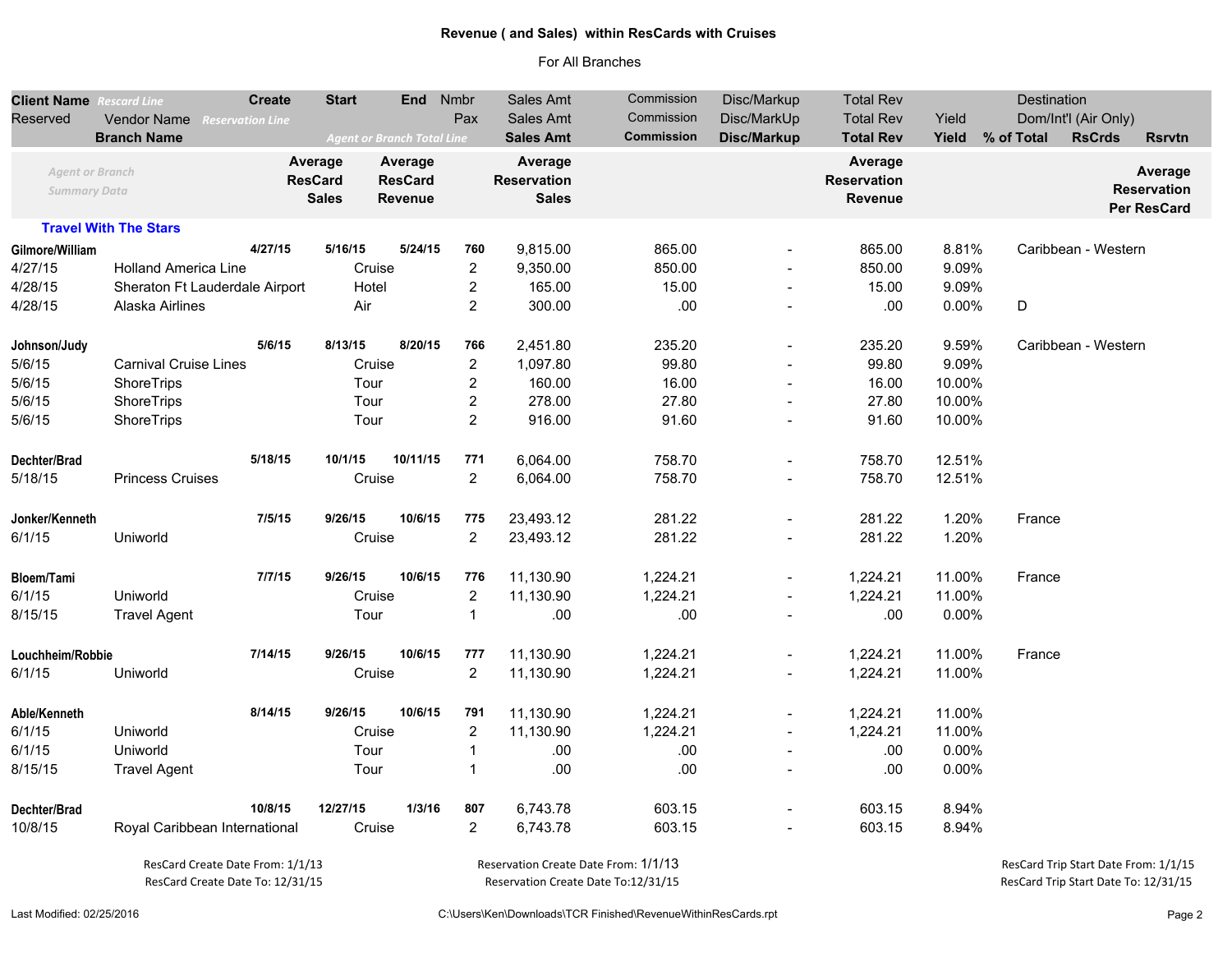| <b>Client Name</b>                            | <b>Rescard Line</b>          | <b>Create</b>           | <b>Start</b>                              | <b>End</b>                                  | <b>Nmbr</b>           | Sales Amt                                     |                                                     | Commission                                  | Disc/Markup                                                  | <b>Total Rev</b>                                |                                                                    | Destination |                                                            |                                              |
|-----------------------------------------------|------------------------------|-------------------------|-------------------------------------------|---------------------------------------------|-----------------------|-----------------------------------------------|-----------------------------------------------------|---------------------------------------------|--------------------------------------------------------------|-------------------------------------------------|--------------------------------------------------------------------|-------------|------------------------------------------------------------|----------------------------------------------|
| Reserved                                      | <b>Vendor Name</b>           | <b>Reservation Line</b> |                                           |                                             | Pax                   | Sales Amt                                     |                                                     | Commission                                  | Disc/MarkUp                                                  | <b>Total Rev</b>                                | Yield                                                              |             | Dom/Int'l (Air Only)                                       |                                              |
|                                               | <b>Branch Name</b>           |                         |                                           | <b>Agent or Branch Total Line</b>           |                       | <b>Sales Amt</b>                              |                                                     | <b>Commission</b>                           | Disc/Markup                                                  | <b>Total Rev</b>                                | Yield                                                              | % of Total  | <b>RsCrds</b>                                              | <b>Rsrvtn</b>                                |
| <b>Agent or Branch</b><br><b>Summary Data</b> |                              |                         | Average<br><b>ResCard</b><br><b>Sales</b> | Average<br><b>ResCard</b><br><b>Revenue</b> |                       | Average<br><b>Reservation</b><br><b>Sales</b> |                                                     |                                             |                                                              | Average<br><b>Reservation</b><br><b>Revenue</b> |                                                                    |             |                                                            | Average<br><b>Reservation</b><br>Per ResCard |
|                                               | <b>Travel With The Stars</b> |                         |                                           |                                             |                       |                                               |                                                     |                                             |                                                              |                                                 |                                                                    |             |                                                            |                                              |
| Dechter/Brad<br>10/8/15                       | <b>Celebrity Cruises</b>     |                         | 10/3/15<br>10/8/15                        | 10/15/15<br>Cruise                          | 808<br>$\overline{2}$ | 8,042.22<br>8,042.22                          |                                                     | 1,025.70<br>1,025.70                        | $\qquad \qquad \blacksquare$<br>$\overline{\phantom{0}}$     | 1,025.70<br>1,025.70                            | 12.75%<br>12.75%                                                   |             |                                                            |                                              |
| Dechter/Brad<br>10/15/15                      | <b>Holland America Line</b>  | 10/9/15                 | 12/19/15                                  | 1/3/16<br>Cruise                            | 811<br>$\overline{2}$ | 15,863.02<br>15,863.02                        |                                                     | 2,174.56<br>2,174.56                        | $\sim$<br>$\overline{\phantom{0}}$                           | 2,174.56<br>2,174.56                            | 13.71%<br>13.71%                                                   |             |                                                            |                                              |
|                                               | <b>Travel With The Stars</b> |                         |                                           |                                             |                       | 105,865.64                                    |                                                     | 9,616.16                                    | .00                                                          | 9,616.16                                        | 9.08%                                                              | 100.00%     | 10                                                         | 18                                           |
|                                               | Averages:                    |                         | 10,586.56                                 | 961.62                                      |                       | 5,881.42                                      |                                                     |                                             |                                                              | 534.23                                          |                                                                    |             |                                                            | 1.80                                         |
| <b>Travel With The Stars</b>                  |                              | Tour                    | <b>Travel Cat.</b><br>Cruise<br>Insurance | <b>Sales</b><br>104,046.64<br>1,354.00      | .00                   | <b>Revenue</b><br>9,465.76<br>135.40<br>.00   | <b>Units</b><br>10<br>6<br>$\overline{\phantom{a}}$ | Paxs<br>20<br>9<br>$\overline{\phantom{a}}$ | <b>Pax/Units</b><br>2.00<br>1.50<br>$\overline{\phantom{a}}$ |                                                 | <b>Revenue/Unit</b><br>946.58<br>22.57<br>$\overline{\phantom{a}}$ |             | Revenue/Pax<br>473.29<br>15.04<br>$\overline{\phantom{a}}$ |                                              |
|                                               |                              | Fees                    |                                           | 0.00                                        |                       | .00                                           | -                                                   | $\overline{\phantom{a}}$                    |                                                              |                                                 |                                                                    |             |                                                            |                                              |